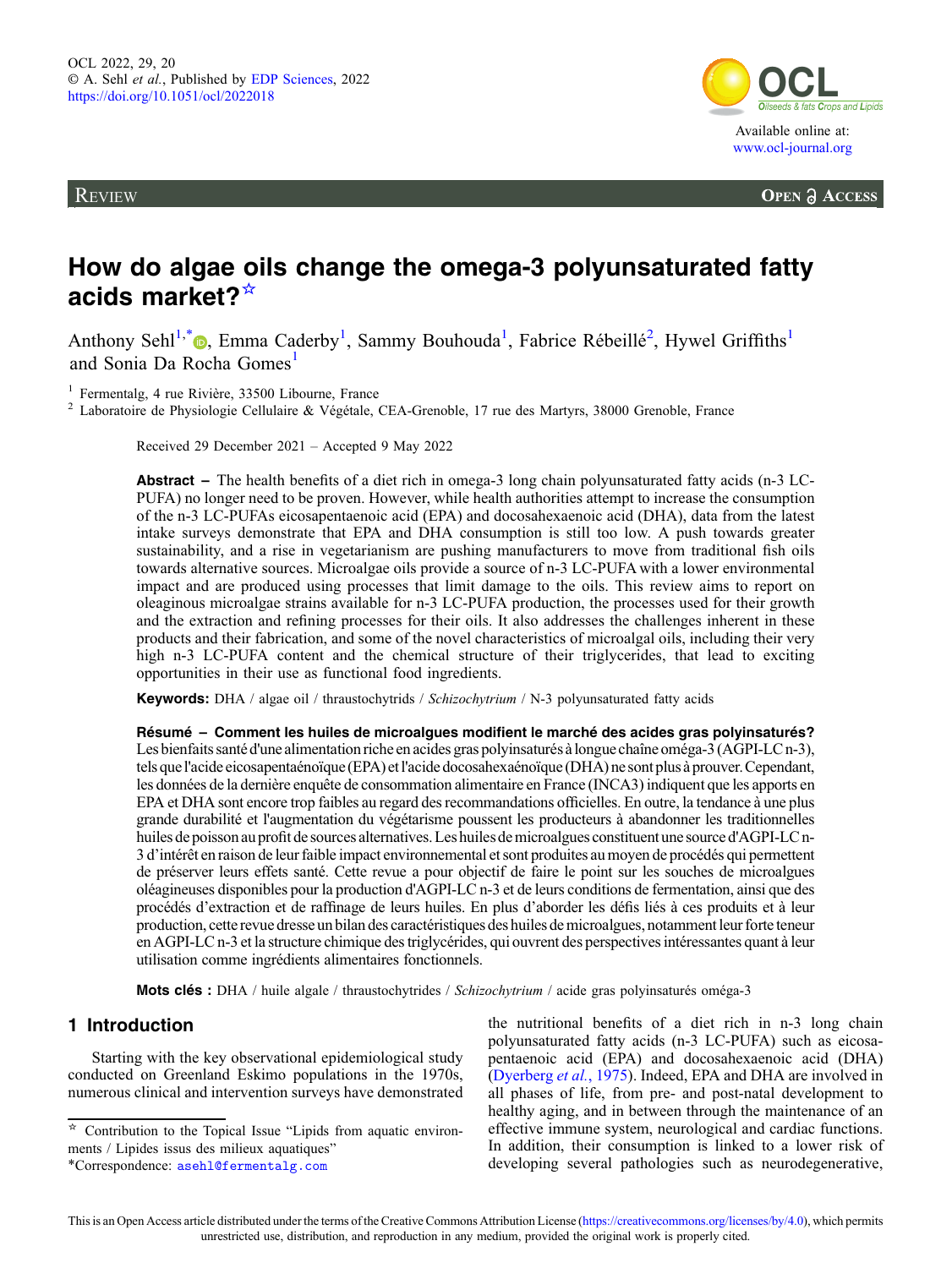cardiovascular and inflammatory diseases and cancers ([Dyall](#page-10-0) [and Michael-Titus, 2008](#page-10-0); [Riediger](#page-11-0) et al., 2009; [Calder, 2017;](#page-10-0) [Saini and Keum, 2018](#page-11-0)).

In mammals, even if the liver is able to produce n-3 LC-PUFA from their n-3 precursor  $\alpha$ -linolenic acid (ALA), the level of bioconversion is very low, so that endogenous synthesis cannot cover the body's physiological needs for EPA and DHA ([Burdge and Wootton, 2002;](#page-10-0) [Arterburn](#page-9-0) et al., 2006; [Blanchard](#page-10-0) et al., 2013). Thus, n-3 LC-PUFA must be provided from the diet and so EPA and DHA are both classed as conditionally essential fatty acids. France recommends that EPA and DHA are each provided in levels of at least 250 mg per day in the diet but the results from the latest French epidemiological survey [\(Dubuisson](#page-10-0) et al., 2017) have shown that in the adult population they are on average consumed at only 117 and 169 mg per day, respectively; this is at least 32% lower than the guidelines ([Astorg](#page-9-0) *et al.*, 2011; Avis *et rapport* de l'Anses sur la troisième étude individuelle nationale des consommations alimentaires - INCA 3, 2017). The deficit is increased to 70% if we consider median consumption indicating that the bulk of the population does not even receive sufficient EPA or DHA to maintain good health. Intake of total lipids was in line with the recommendations at 34% of the total energy intake and thus the challenge is to increase the consumption of EPA and DHA without increasing those of total lipids. It is in this context that oils very rich in n-3 LC-PUFA may be of particular interest.

The main dietary sources of n-3 LC-PUFA are fatty fish and extracted fish oils. However, for reasons associated with (1) negative ecological impacts linked to overfishing, (2) health concerns due to possible contamination by heavy metals in the environment, (3) sensory issues due to the strong smell and flavour of fish, and recently (4) a move away from animal products, the n-3 LC-PUFA market is undergoing a real change in favor of microbial oils such as those extracted from microalgae. The culture of oleaginous microorganisms for production of oil rich in n-3 LC-PUFA is part of the wider search for sustainable and alternative sources of nutrients of interest; research that is leading to new products that are good for both human health and less damaging to the planet.

In 2018, microbial oils accounted for about 1.8% of the volume of the world n-3 LC-PUFA market and 15% of its value ([GOED Omega-3, 2020](#page-10-0)). Between 2018 and 2019, the world volume of algae oils increased from 2009 to 2109 metric tons, an increase of 5%, and market players indicate that this trend is accelerating. Innovation is strong in this space, which is helping to increase the attractiveness of these products in market by increasing quality, reducing costs and improving sustainability. This innovation is illustrated by the annual numbers of publication of patents that have shown an increase of over 175% between 2010 and 2021.

One particular characteristic of microalgae oils that is encouraging their uptake is the high level of n-3 LC-PUFA compared to traditional fish oils. Usually, natural fish oils contain 10 to 30% combined of EPA and DHA and their contents can only be improved by esterification and molecular distillation of the oils followed by re-esterification to triglyceride (TG) molecules ([Sehl, 2019](#page-11-0)), involving solvents and chemical intermediates. Climate change and oceanic warming may even be having a slight downward impact on n-3

LC-PUFA content of natural fish oils, exacerbating the problem [\(Kang, 2011](#page-10-0)). In contrast, microalgae have the capacity to produce very high level of EPA and DHA in their lipids, with some species reaching over 60% of total fatty acids as omega-3. Thus, the production of such oils not only has an interest from the point of sustainability, they also allow new nutritional approaches to incorporating n-3 LC-PUFA into the diet.

The aim of this review is to inform the reader of the state of art in the processes used in the production of microalgae oils rich in n-3 LC-PUFA: particularly those DHA-rich oils currently dominating the market. This includes the choice of strains, to the choice of how these microorganisms are grown and processed through to the refining of crude oil, taking into account customer requirements and the sensitivity of such oils to oxidation.

## 2 Strains selection and growth mode – the first steps in building a microbial PUFA platform.

#### 2.1 Microalgae producing omega-3s

Oceans are the almost exclusive suppliers of n-3 LC-PUFA for human consumption. Since the 1980s, it has been acknowledged that fatty fish mainly acquire n-3 LC-PUFA from their diet and not by an endogenous synthesis. The majority of EPA and DHA is synthesized at the base of the food chain by many different microalgae species ([Doughman](#page-10-0) et al., [2007](#page-10-0); [Harwood and Guschina, 2009\)](#page-10-0), which are consumed, and concentrated by the fish. It is apparent that microalgae represent an interesting alternative and vegan source for n-3 LC-PUFA. Nevertheless, several challenges remain to be addressed to ensure that these oils can be produced in sufficient quantity, at a low enough price and in a high-quality form to provide a viable alternative to fish oils. In recent times consumers have become more environmentally driven, and companies have drawn up corporate social responsibility programs to include the consideration of ecological and social issues alongside economic ones, which has facilitated the adoption of n-3 LC-PUFA-rich oils produced by microalgae over those from fish [\(Schade](#page-11-0) *et al.*, 2020), however available volume and sale price remain critical.

A wide variety of microalgae species are known to be able to produce n-3 LC PUFA. As a result of screening campaigns, many different candidates have been identified with the ability to grow in laboratory conditions, and with at least the potential to be industrialized. In choosing strains to develop further, many aspects are considered including speed and mode of growth, potential for production of toxins, and sensitivity to environmental factors such as temperature or pH.

Amongst those, which have advanced to development at an industrial scale, are several groups of interest: including Diatoms, Eustigmatophytes, Dinoflagellates and Thraustochytrids. Diatoms like Phaeodactilum and Nitzschia are microalgae with photosynthetic capacities, but which often also have the capacity to feed on organic matter. They are characterized by an external siliceous envelope. They are known for their low DHA and high EPA content, which can represent on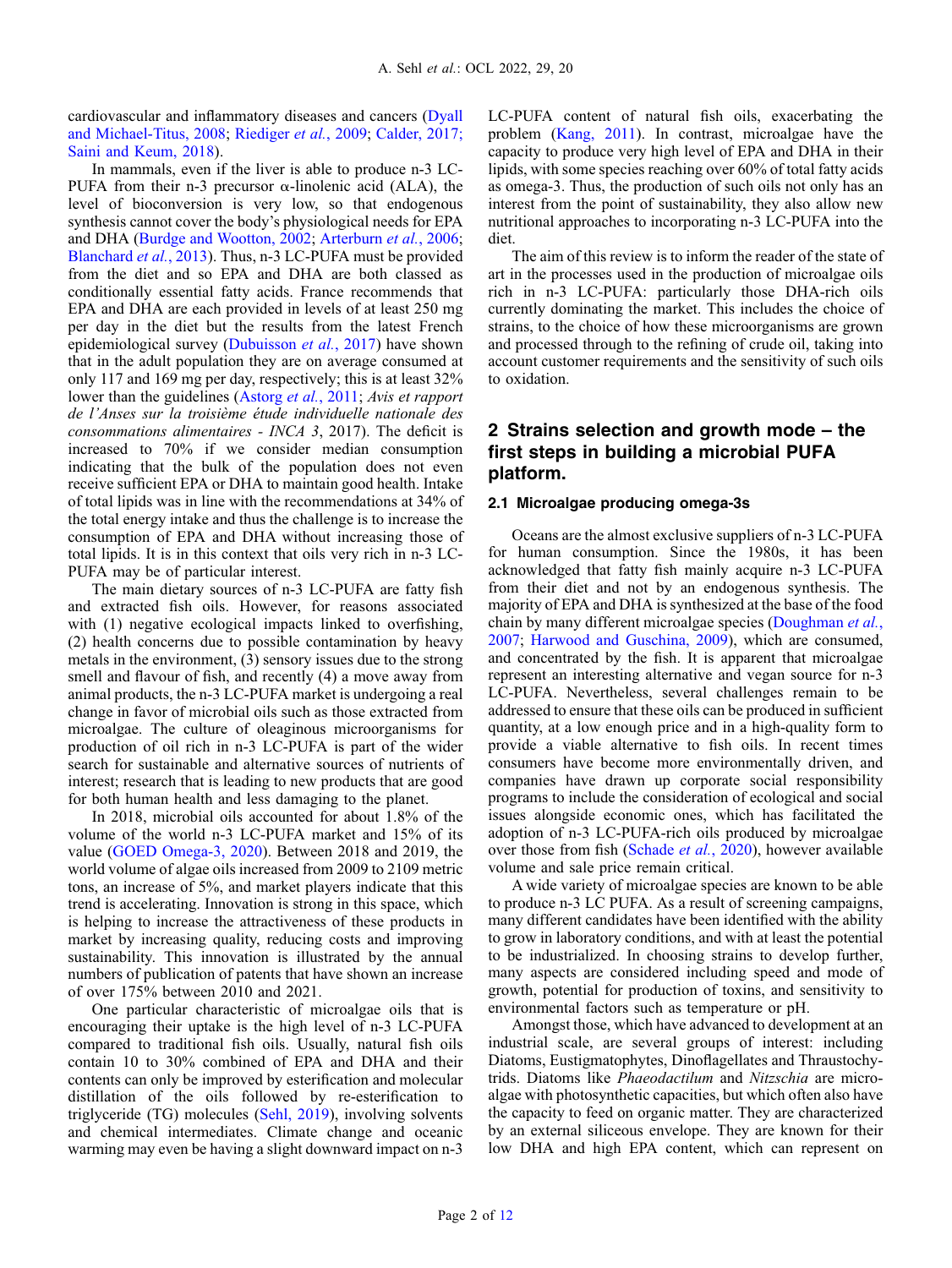average around 30% of total fatty acids ([Perdana](#page-11-0) et al., 2021). Eustigmatophytes such as Nannochloropsis and Trachydiscus are obligate phototrophs and must gain their energy from light. These too produce little to no DHA and their predominant LC-PUFA is EPA. Most Diatoms and Eustigmatophytes produce relatively little triglycerides, and the majority of fatty acids are found in polar membrane lipids. Conversely, Dinoflagellates and Thraustochytrids respectively represented by Crypthecodinium and Schizochytrium/Aurantiochytrium are known for their higher DHA and their relatively low EPA contents. Indeed, DHA level can reach up to 60% of total fatty acids (Chang et al.[, 2013\)](#page-10-0). These cells also accumulate nonpolar forms (TG) as an energy store and can store these at a significant proportion of total cell mass (Fan et al.[, 2007](#page-10-0)). Thraustochytrids are not in fact true microalgae, being protists without plastids or photosynthetic capacity, but in the market and in common parlance oils from these organisms are known as 'algal oils' [\(Leyland](#page-10-0) et al., 2017). To avoid being incomplete, they are included loosely in the term "microalgae" in this review.

While most microalgae use fatty acid synthesis pathways similar to those previously described in plant and animal species, two independent metabolic pathways have been identified in Thraustochytrids: the Fatty Acid Synthase (FAS) and Polyketide Synthase (PKS) pathways. The degree of use and the composition of these pathways again varies with species and environmental conditions – some have both, some have either one or the other – and in species where both are present, controls dictating which is used are often complex and not yet fully understood. The FAS pathway, common to most microalgae, is sometimes described as aerobic whereas the PKS pathway is described as anaerobic because the latter does not require the presence of  $O_2$  to carry out the desaturations leading to the LC-PUFA products (Hu et al.[, 2020](#page-10-0)). In strains where both are present, it seems that the FAS pathway is implicated in the production of short and medium chain FA while the PKS pathway is responsible for the majority of LC-PUFA synthesis ([Morabito](#page-11-0) et al., 2019).

#### 2.2 Development strategy and scalability

This diversity in n-3 LC-PUFA-producing microalgae has been of great interest and has led to the accumulation of a wealth of scientific knowledge over the years. However, for a microalgae process to be competitive with fish-based processes and meet a growing market demand, it requires a high overall productivity and a certain degree of scalability.

Obviously, one of the most important factors in its success is the strain's capacity to accumulate EPA or DHA; some strains can accumulate lipids up to 70% of their dry mass, depending on culture conditions. In nature this lipid accumulation in microalgae would be a means of storing energy in response to triggers from their environment, often a stress of some kind. In an industrial context, this means that the production process should be designed with the same trigger. This can usually be achieved through a stress of the organism under culture and although different stresses such as phosphate limitation or salt stress may be used, nitrogen limitation is the most commonly used as it is relatively easy to implement and leads to the highest lipid contents (Ren et al.[, 2014](#page-11-0); Sun [et al.](#page-11-0),

[2018](#page-11-0)). It has been previously proposed that the absence of nitrogen in the medium stops the cell division process and redirects the carbon flux from protein and membrane synthesis toward lipid production and accumulation [\(Morabito](#page-11-0) et al., [2019](#page-11-0)).

Culture medium contains both the nutrients that the microalgae need to grow and produce lipids, but also provides an environment that mimics the natural habitat of these organisms. Many microalgae have a marine origin and care must be taken to design culture media that maintains the cells' environmental needs but does not damage equipment or influence later steps of the process. For example, strains may require the osmotic pressure of high salt levels but chloride ions are known to have corrosive effects on stainless steel and therefore should be replaced in the medium with other ions, or at least reduced (Chen et al.[, 2016\)](#page-10-0). Upstream processes (USP) must also take into account the needs of downstream processes (DSP) and again, the presence of chloride is deleterious when subjecting highly unsaturated oils to deodorization due to their catalytic effect and the high risk of monochloropropanediol (MCPD) synthesis. Therefore, the means of achieving the physiological parameters that have a critical impact on the quality of the product also have to be compatible with the industrial operation of the whole oil production process. In many cases trade-offs have to be made between process performance and product quality; for instance culture temperature has opposing impacts on productivity and the fatty acid profile (Zeng et al.[, 2011](#page-11-0)). Higher temperatures generally promote faster growth rates and lipid production, whereas lower temperatures promote the accumulation of LC-PUFA in synthesized lipids. This is a physiological response wherein decreasing temperature decreases membrane fluidity with an impact on the exchange and transport processes. LC-PUFA increase membrane fluidity due to their less ordered structure and thus cells compensate for lower temperatures by increasing the production and incorporation of LC-PUFA into membranes.

Thus, maximizing production of highly unsaturated oils from microalgae is dependent on the understanding and replication of triggers that are part of the normal adaptative response of the strain to natural stresses, amongst them nutrient limitation leading to intra-cellular lipid accumulation and cold stress to encourage increased production of n-3 LC-PUFA in intracellular lipids.

One of the most important nutrients for the production of lipids is obviously a source of carbon. There are two possibilities when using microalgae; use of inorganic  $CO<sub>2</sub>$ via photosynthesis or use of an organic carbon source such as a sugar.

As noted above, several species with interesting fatty acid profiles can only be grown under photosynthetic conditions. Photosynthetic production provides certain opportunities including the additional potential to modify cellular metabolism through the choice of the wavelengths used in lighting. It does also present significant challenges: the requirement for light limits growth performance, since increases in algae cell number means more self-shading limiting the available light per cell. This makes it very difficult to achieve high cell densities. Two major types of production platforms are used in photosynthetic production: photobioreactors and opens ponds ([Lopes da Silva](#page-11-0) et al., 2019); the latter have the advantage of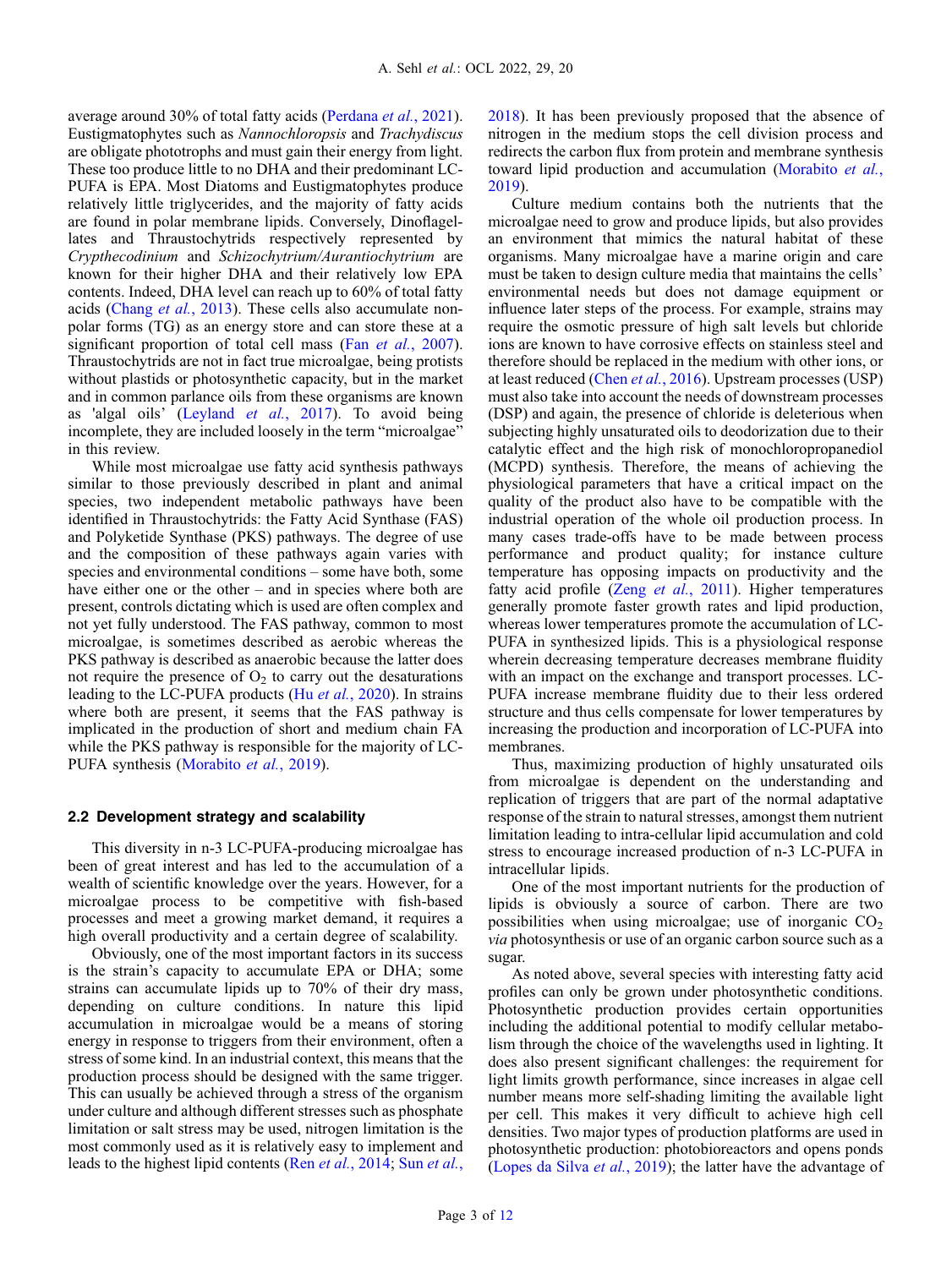

Fig. 1. Representation of a green process of microalgae oil production. The production of refined microalgae oils involves different steps. The first step is the culture of the microalgae strain *via* fermentation including a growth step, and then the accumulation of lipid and n-3 LC-PUFA. At the end of the fermentation, crude oil is extracted with a solventless process. The crude oil obtained is then refined using gentle processes to protect the oil.

low capital cost and easy access to relatively large volumes of culture but are subject to significant environmental variation and as such do not permit sufficient control to ensure a consistent product from the upstream process (USP) of biomass generation. Their outdoor location also leaves them open to environmental contamination, both chemical and biological, and predation of the cultures can lead to significant crop losses. Photobioreactors provide significantly more control over culture parameters and have the potential to operate all year round, especially if using artificial light. Costs of production with photobioreactors are often significantly higher and scaling to the volumes demanded in the omega-3 market can also be tricky with no significant economies of scale being seen.

Under photosynthetic production most species predominantly produce LC-PUFAs in polar lipid form. While these have interesting biological properties, their chemical structure leads to them being difficult to extract from the biomass and organic solvents are often needed. While both acetone and ethanol are approved for use with foodstuffs, their use in lipid recovery is both energy and resource intensive, leading to a significant environmental impact and negating in part the reason for using microalgae.

Heterotrophic production using an organic carbon source in an axenic environment allows greater control of the process and allows high cell densities and productivity to be reached, which has the consequence that the output of the upstream processes is far easier to treat in the downstream, being both more consistent in composition and requiring less dewatering. Scaling of heterotrophic production (known somewhat erroneously as fermentation) is also a well-established process already demonstrated in many biotechnological processes and large volume fermentation sites exist in many areas of the world, including where insufficient sunlight is found for photosynthetic production. Although microalgae have been shown to grow using various carbon sources such as glycerol, ethanol, acetate or even low-cost sources such as molasses (Ren et al.[, 2013](#page-11-0)), glucose remains the most easily metabolized substrate maximizing growth performance and lipid production. Moreover, glucose syrup is also the most easily sourced carbon substrate from an industrial point of view. There are environmental impacts associated with the water and fertilizer use in glucose production, but oils produced in this manner still have a lower environmental impact than fish oils. Some organisms capable of heterotrophic growth are also capable of accumulating n-3 LC-PUFA in triglycerides and this form can be significantly easier to extract.

Summarizing, criteria for a microalgae strain to be compatible with an industrial n-3 LC-PUFA production process for use as a dietary supplement or ingredient include: – High biomass productivity;

- 
- Accumulation of significant quantities of LC-PUFA in conditions that are achievable on an industrial scale;
- Biomass production and composition are compatible with downstream requirements for extraction and refining;
- Potential production capacity is available for hundreds or thousands of tons of product per year.

While some companies have made a small success of production via photosynthesis, to date, only heterotrophic production of Crypthecodinium [\(De Swaaf](#page-10-0) et al., 2003) and Thraustochytrids ([Lenihan-Geels](#page-10-0) et al., 2013) has succeeded in producing products that compete with fish oils on both quality and price. Therefore, they are predominant in current n-3 LC-PUFA production processes.

Using a fermentation platform has allowed the whole production chain for microbial oils to be rethought to avoid some of the less environmentally sustainable processes used in the production of fish or vegetable oils. For example, solventless extraction processes can be used to free the oil from the biomass, avoiding the use of organic solvents. Figure 1 represents a classical green process to produce microalgae oil rich in n-3 LC-PUFA, which can be broken down into three sequential steps: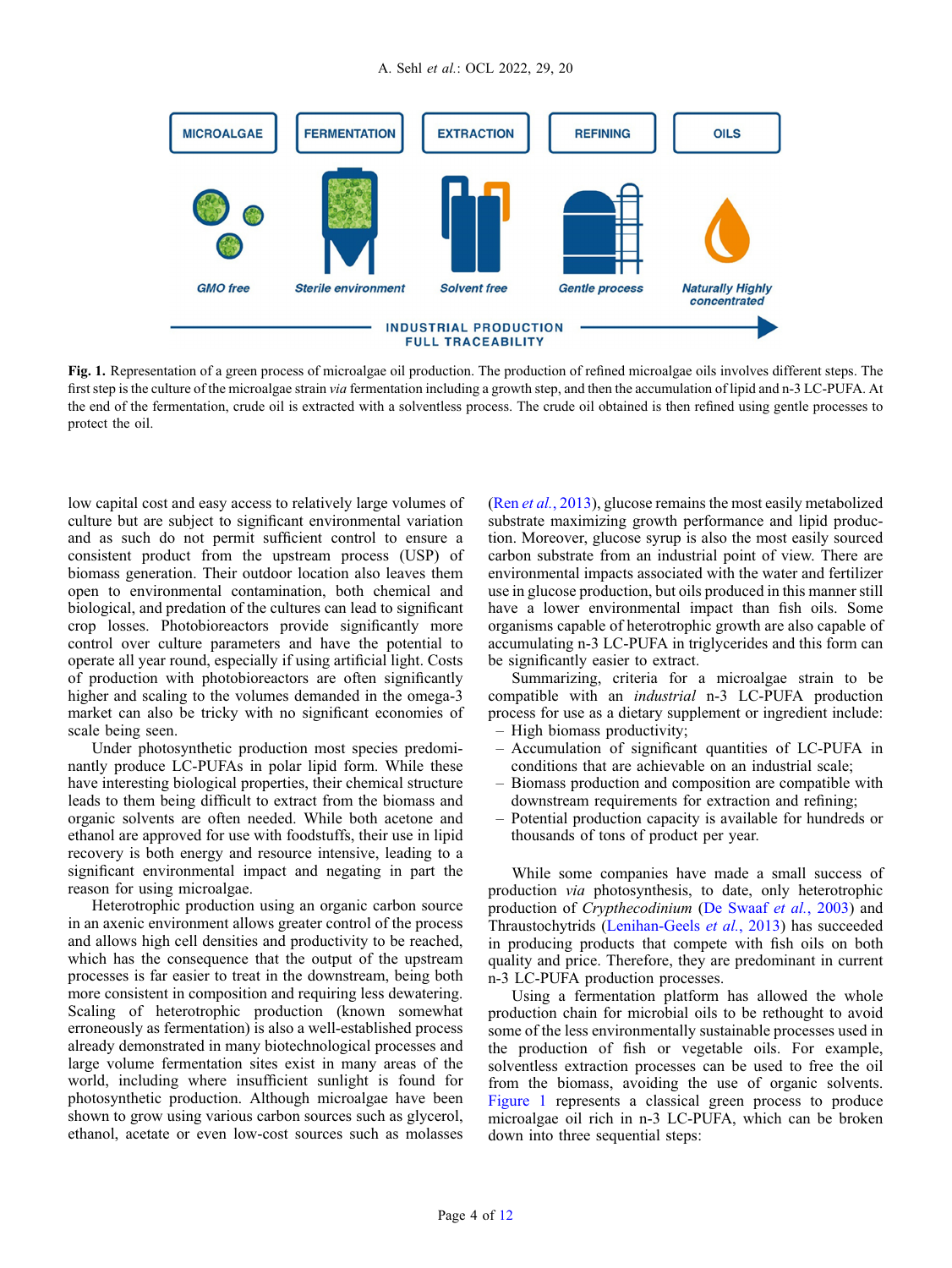- Fermentation of microalgae strains (upstream process), which increases the cell density, fat content and n-3 LC-PUFA concentration;
- Extraction of fat (downstream process) for crude oil recovery by an efficient and cost-effective extraction process;
- Refining of crude oils to meet customer and regulatory requirements.

For example, to produce oils from the DHA ORIGINS<sup>®</sup> line, Fermentalg uses a proprietary heterotrophic strain FCC3204 which is part of the Aurantiochytrium genus. This strain was isolated from a mangrove ecosystem and is the result of years of non-GMO lab selection and adaptation to fine-tune its growth performance, lipid accumulation and fatty acid profile. It has an optimal growth temperature around 30 °C, which allows growth rates of around 0.45 h<sup>-1</sup> during the exponential growth phase. Both energy and a carbon source are provided by glucose syrup during the fed-batch production process. The strain has been adapted to grow with very low chloride concentrations and, eventually, it has been possible to entirely eliminate NaCl from the media, thus avoiding the corrosion risk to the stainless-steel equipment used in the production process and reducing the risks of unwanted chemical reactions during refining. As is the case in many fermentation processes, we have chosen to separate our process into two main parts. The first part consists in increasing the concentration of catalytic biomass (with a relatively low lipid level). During this stage, the applied culture conditions, which include non-limiting nutrients, high oxygen provision and warmer temperatures, favor high glucose consumption and biomass accumulation rates. When the biomass concentration is satisfactory, a nitrogen deficiency is then applied to trigger the accumulation of intracellular lipids under TG form until the end of the fermentation. During the last hours of fermentation the temperature may also be decreased to optimize DHA levels. By combining our strain and the optimized conditions of our fermentation process, it became possible to reach an overall biomass productivity of over 1 g.  $L^{-1}$ . h<sup>-1</sup> with DHA making up around 70% of the total fatty acids (FA); as a consequence the oils also contain low levels of saturated fatty acids.

## 3 Extraction process: from fermentation broth to crude oil

#### 3.1 Oxidation of crude oil: a primary consideration

Since microalgae oils are very rich in LC-PUFA, they are also very sensitive to oxidation phenomena with a much higher density of double bonds in the oils. Consequently the risk of initiation of oxidation and the kinetics of propagation steps are significantly increased compared to vegetable oils or even normal fish oils ([Frankel](#page-10-0) et al., 2002; [Jacobsen, 2010](#page-10-0)). Indeed, to our chagrin we have observed that oxidation of oil residues can generate sufficient heat that even small amounts of process wastes can spontaneously catch fire! If uncontrolled, reactions of the oil during processing can lead to an increase in oxidative indices (peroxide value and para-anisidine value) and the formation of undesirable fishy and rancid off-flavors. It is therefore critical that, throughout the process of extraction and refining of microalgal oils, particular attention is given to the limitation and control of oxidation, and if necessary, the integration of process steps designed to remove undesirable compounds without damaging oil quality. For fermentation processes, control is such that this can begin from the moment that the growth is complete and the cells have no further need for oxygen. The use of nitrogen blanketing and antioxidants from the very early stages of harvest has a beneficial effect on oil quality whilst vacuum can also be used during refining to prevent contact with oxygen. These precautions are even more important when pro-oxidative factors are present, as in the case during an aqueous extraction process. Here, crude oil will be in contact with the culture medium containing all the compounds used for the growth of microalgae biomass, but while, numerous strains need iron or traces of copper for growth, these metals are also known to initiate the oxidation reactions of n-3 LC-PUFA.

#### 3.2 Dewatering to facilitate oil extraction

Due to their size, growth environment and mixture of lipid types, microalgae present unique challenges when it comes to the extraction of their oils and classical oilseed processes  $(i.e.,$ pressing or solid/ liquid extraction) cannot be applied. Novel techniques specific to algae have thus been developed.

At harvest, the microalgal biomass has a very high water content from the culture medium (which can be more than 90% of the total) and so once lipid-rich biomass has been produced with all the desired parameters (i.e., dry cell weight, fat content, n-3 LC-PUFA concentration) the first step of crude oil recovery is often a reduction in water content. Different methods including flocculation, filtration and centrifugation may all be used to increase the density of cells to facilitate the further oil recovering [\(Molina Grima](#page-11-0) et al., 2003). Full drying using a drum dryer, vacuum dryer or spray-dryer for example may be a prerequisite for solvent extraction of the lipids, but the energy requirements are an important additional cost, and often significantly increases the environmental impact of the process reducing its sustainability due to the impacts of the energy production ([Lardon](#page-10-0) *et al.*, 2009). In addition, the lipids rich in LC-PUFA, which are the reason for producing the algae in the first place, are very sensitive to oxidation. The high temperatures required for evaporating water, often in a stream of air, impose a significant additional risk of oxidation and lipids extracted after drying tend to have a lower quality.

#### 3.3 Cell lysis as an aid to oil extraction

The cell wall or membrane of microalgae can present a significant barrier to oil extraction and cell lysis is often an integral part of the extraction process, even when solventbased techniques are to be used (Halim et al.[, 2012\)](#page-10-0). The microscopic size of microalgae is significantly smaller than that of sunflower or rapeseeds and makes traditional shredding and pressing equipment unsuitable; other techniques are required to break open the cells and free the oil.

Mechanical techniques such as bead milling, microwaveassisted disruption, ultrasonication, and high-pressure homogenisation, or chemical or enzymatic lysis are used to break the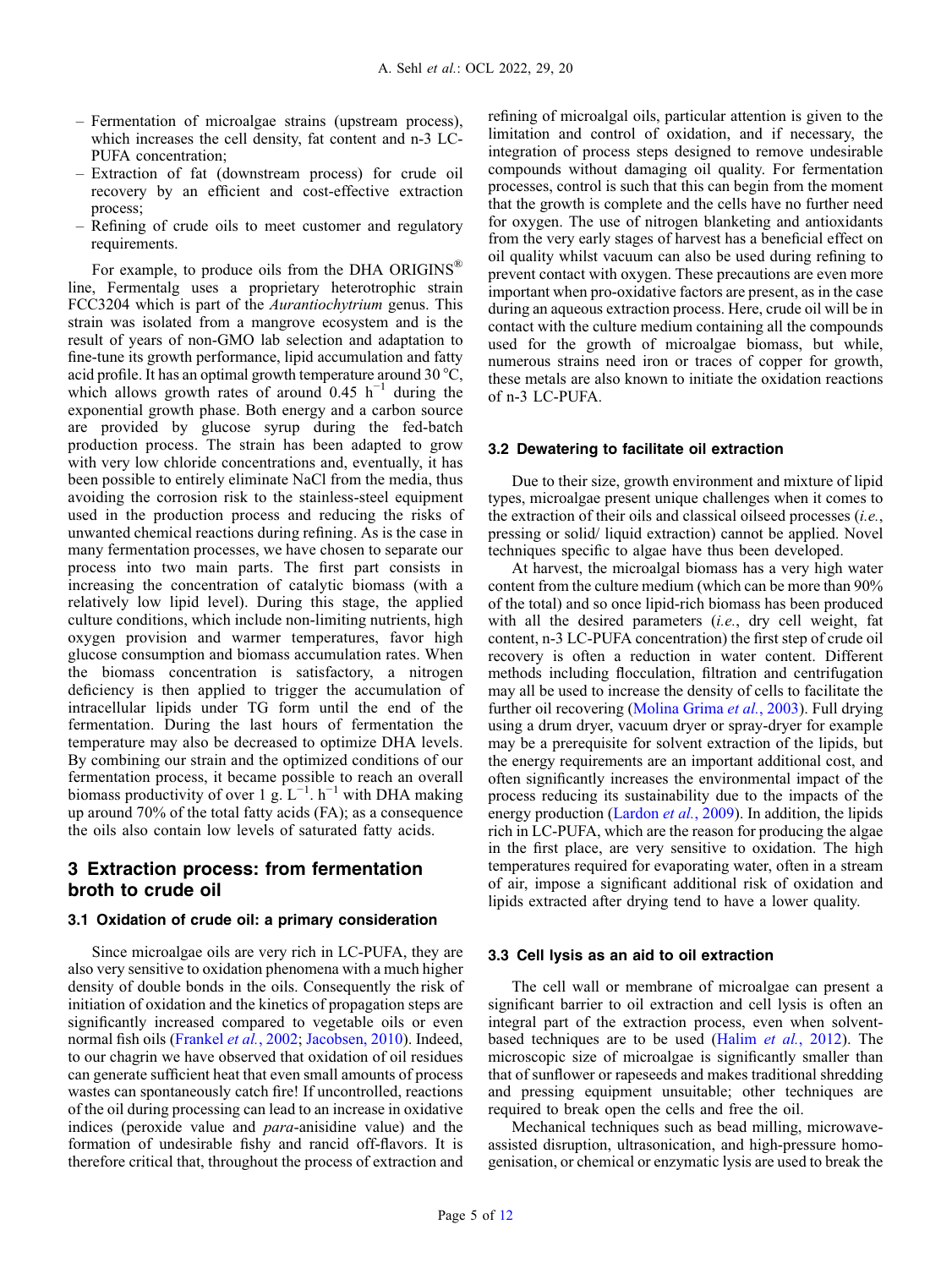cell wall and release the lipids enclosed within the biomass. Extraction using gentle techniques such as enzymes are often the most efficient technique overall since mechanical disruption can often lead to the creation of emulsions whose destabilisation is subsequently a challenge (Vian et al.[, 2013\)](#page-11-0) leading to a reduction of yield and an increase of oil oxidation.

Since cell membranes of microalgae cells are mainly composed of proteins and polysaccharides, proteases and carbohydrases are widely used in the literature and at the industrial scale, due to their capacity to hydrolyse macromolecular structures within the cell wall and membrane (Lin *[et al.](#page-10-0)*, [2018](#page-10-0)) and their relative low cost. The choice of enzyme(s) and reaction conditions are tailored to the type of algae for maximum efficacy against the types of structures to be found enclosing the cell. For example, lipids from Scenedesmus sp. were extracted at a high rate (86%) at  $30-50$  °C and pH 3.5–4.5 using a mix of cellulase, pectinase and hemicellulase. Controlling the dry matter content, the temperature and the enzyme concentration were key to high yields (Huo [et al.](#page-10-0), [2015](#page-10-0)). Using cellulase and protease made possible the extraction of a third to a half of lipids from Chlorella vulgaris, Nannocloropsis sp. and Scenedesmus dimorphus but reduced pH, optimised enzyme rate and extended lysis duration were necessary (Liang et al.[, 2012\)](#page-10-0). Some types of cells can be lysed with just proteases, for example oil may be extracted from Schizochytrium sp. using an alkaline protease (3%), at 55  $^{\circ}$ C over 9 h (Lin *et al.*[, 2018](#page-10-0)).

## 3.4 Lipid recovery using solvent: a solid/liquid extraction process

Conventional processes for recovering intra-cellular lipids using organic solvents are widely described in the literature ([Medina](#page-11-0) et al., 1998; Vian et al.[, 2013;](#page-11-0) [Dvoretsky](#page-10-0) et al., 2016). However, these techniques have safety issues requiring specialized explosion-proof zones and energy required for drying and solvent recovery is high. Traces of hexane, ethanol or other food-grade solvents in oil extracts, whilst never usually at harmful levels, are nonetheless poorly perceived by consumers and "solvent-free" processes give products an additional advantage in the marketplace. Where possible, therefore, the market is moving away from solvent-extraction, although for some polar lipid-rich mixtures this is still unavoidable.

An alternative method of solvent extraction is the use of supercritical fluids. Often using  $CO<sub>2</sub>$  as the primary solvent, this type of extraction is seen as "greener" and "solvent-free" as it leaves no residues in the extracted material. Supercritical  $CO<sub>2</sub>$  is already used for many types of aromatic plants, exotic fruits and spices, most often to extract antioxidant molecules, demonstrating that this type of process is applicable to sensitive molecules ([Herrero](#page-10-0) et al., 2006). The use of a cosolvent such as ethanol may be required in order to extract more-polar molecules and coextraction with  $\frac{\text{scCO}_{2}}{\text{Ethanol}}$ has been applied to vegetable oilcake to recover oil that has resisted the traditional upstream extraction process ([Bardeau](#page-10-0) et al.[, 2015\)](#page-10-0). Due to the high pressures involved, capital costs of equipment for supercritical extraction are high and so this process is currently reserved for very high value molecules, but groups are investigating other supercritical solvents in order to bring down costs and make the techniques more available ([Catchpole](#page-10-0) et al., 2012).

The production of oils rich in LC-PUFA from microalgae is part of a move towards more sustainable sourcing and the use of organic solvents for microbial oil extraction, which is perceived as being contrary to this approach, is therefore being phased out wherever possible.

### 3.5 Lipid recovery without drying: a liquid/liquid extraction process

For biomasses rich in non-polar lipids an alternative is to break open cells in an aqueous environment and separate the oil that is released. The aqueous environment of the lysed cell mixture is complex, containing both molecules derived from the growth medium and from the contents of the cell. While it is a well-known truism that oil and water don't mix, this complex mixture include peptides, polar and non-polar lipids and carbohydrates, many of which can act to stabilize emulsions, which inhibits the easy separation and extraction of the oil droplets from the cells. Fortunately, in some cases these appear to be mainly stabilized by proteins and protein residues and proteases can aid in the destabilization of the emulsion. For example, in a recent study conducted by Xue et al. [\(2021\)](#page-11-0), an increase of liquid to solid ratio, the enzyme concentration and the reaction time increase the activity of papain against Schizochytrium sp. cells and improved the ratio of non-emulsified oil to emulsified and consequently favored the availability of oil for extraction. Fermentalg, along with other leading producers of oils from Thraustochytrids, has developed its own method of enzymatic lysis followed by emulsion resolution, and this is now routinely used industrially to free oil from cultures tens or hundreds of thousands of liters at a time.

Extraction into an aqueous environment also means that the oil is in close proximity to several pro-oxidative compounds such as metal ions or dissolved oxygen. As mentioned previously, LC-PUFAs are particularly sensitive to oxidation and the presence of these compounds could initiate oxidation reactions leading to the production of an oxidized oil, non-compliant with customer and regulatory requirements and with impaired organoleptic qualities. Therefore, the contact time between oil and water after lipids release should be minimized to protect LC-PUFA in the crude oil from oxidation. Separation of oil and water medium is generally carried out using classical liquid/liquid methods such as centrifugation. During these processes contact with oxygen in the air should be avoided by using an inert gas, typically nitrogen, or a vacuum to fill the tanks and containers ([Winwood, 2013](#page-11-0)).

In some cases, especially where the extract is rich in polar lipids, the final product form may be a crude extract. However, for other oils, especially those that are predominantly triglycerides, a refining step is used to further improve the quality of the oil and ensure long-term stability.

## 4 Refining of crude algae oil: a purification step of oil

All crude oils (vegetable, animal or algae oils), with the exception of virgin oils and lipid mixtures with a high polarlipid content, are refined to improve their organoleptic properties (appearance, smell, taste) and the safety of the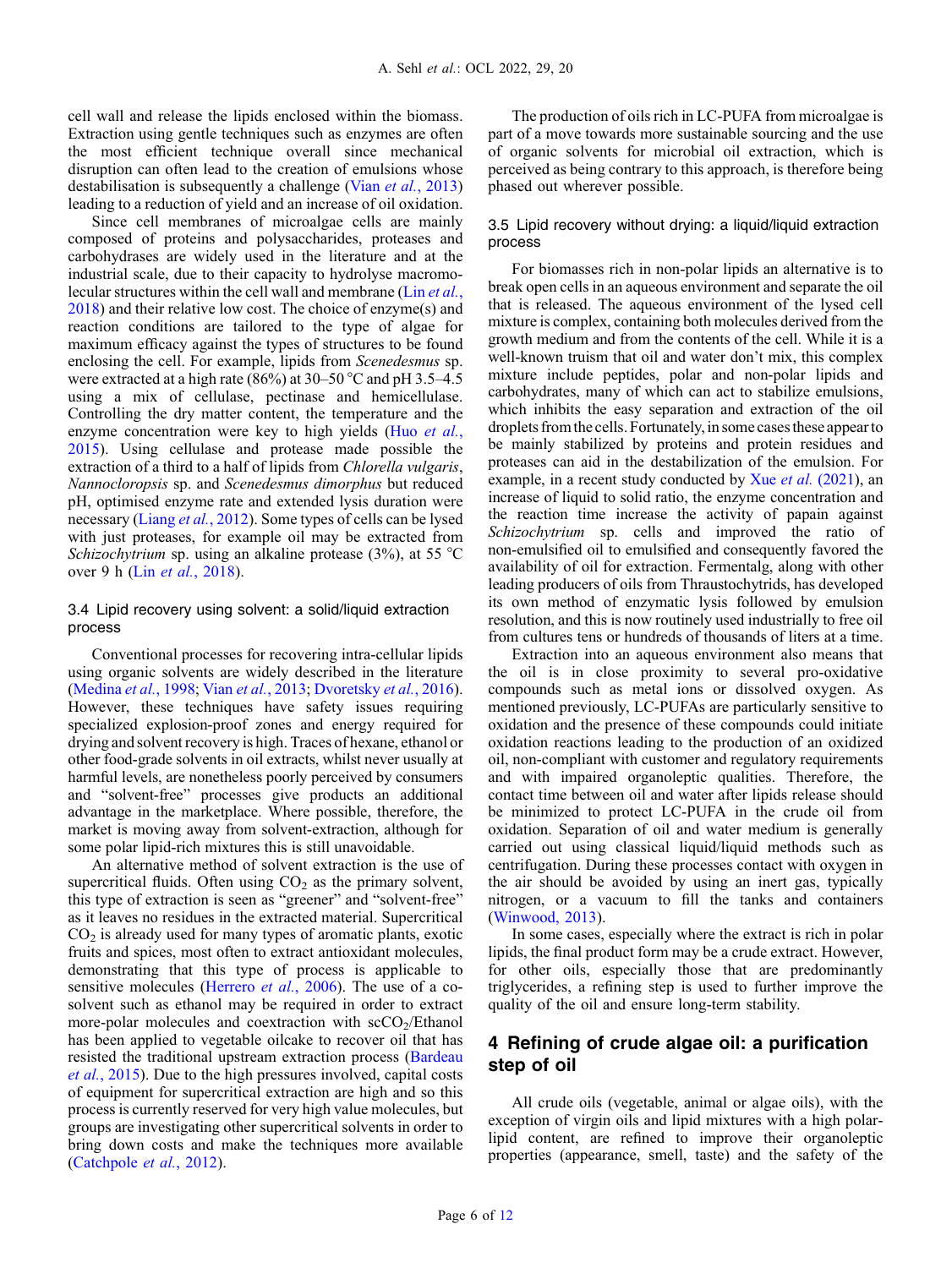edible oils. Notably, refining processes are used to remove chemical contaminants (e.g., pesticides, heavy metals, high molecular weight molecules), molecules that can affect the refining process (free fatty acids, phospholipids (PL), monoglycerol) or that impact the visual appearance of the oil (waxes, wax esters, highly saturated TG). The level of refining required may be determined by the market expectations or the regulations for the final use (such as infant food, food and beverages, or dietary supplements).

A traditional refining process includes several steps, each removing different undesirable compounds: degumming, neutralization, bleaching, winterization or fractionation and then deodorization. This order is relatively well preserved, whatever the source of the crude oils, since subsequent steps may be adversely affected by molecules removed in early steps. In some cases steps may be omitted. For example if appropriately extracted, crude algae oils extracted using an aqueous solventless processes can contain sufficiently low levels of polar compounds like phospholipids and free FA (FFA) (Nyam et al.[, 2009\)](#page-11-0) that the degumming and neutralization steps can be avoided. Reducing the number of process steps reduces the oxidation risk to the oil, and the environmental impact of the process (no caustic soda in wash water), which also improves the refining yield, has a positive impact on process time and thus reduces costs.

The refining process of a crude algae oil starts with a bleaching step in which bleaching agents (activated earth and/ or activated carbon) remove some pigments, secondary oxidation products and traces of PL and metals by molecular adsorption reactions (Vaisali et al.[, 2015](#page-11-0)). Due to their activation, acid-bleaching earths can also decompose peroxides into smaller molecules (e.g., aldehydes, ketones, acids) ([Zschau, 2001](#page-11-0); Silva et al.[, 2014](#page-11-0)), which can then be removed by adsorption on clays, reducing the oxidative index of the oil. Bleaching agents are removed by a simple filtration step conducted under nitrogen.

Not all coloured compounds need to be removed. Crude oil extracted from algae can often be highly pigmented due to the accumulation of high amounts of carotenoids. For some Thraustochytrid species this is mainly astaxanthin and  $\beta$ -carotene ([Tab. 2\)](#page-7-0), which can be retained in oil during the extraction process. Carotenoids are important natural antioxidants reacting as reactive oxygen and radical scavengers and quenchers of UV irradiation ([Subagio and Morita, 2001](#page-11-0); [Guerin](#page-10-0) *et al.*, 2003). It has been proposed that carotenoids increase during the cell lipid accumulation step of fermentation to protect PUFAs against oxidation reactions ([Morabito](#page-11-0) et al., [2019](#page-11-0)). Retaining these compounds during bleaching is thus a further way to protect PUFA-rich oils against oxidation. Using different refining parameters it is possible to produce, from a single crude algae oil, different color refined oils [\(Fig. 2\)](#page-7-0). Thus, DHA ORIGINS<sup>®</sup> 550-O (refined orange oil; Fermentalg) is produced by a soft refining process, ensuring high quality and a good sensorial experience while retaining the pigments. At the opposite end of the spectrum, the production process of DHA ORIGINS® 550-Y (refined yellow oil; Fermentalg) consists in the total removing of carotenoids during the bleaching step with the same quality and sensorial goals.

Different research groups have demonstrated that Thraustochytrid strains are able to produce sterols and squalene during the exponential phase step of the fermentation

([Morabito](#page-11-0) et al., 2019), notably stigmasterol, cholesterol and ergosterol. These sterols, along with TGs with high saturated FA levels have a high melting point and thus are likely to crystallize at room temperature, reducing the clarity of the oil. For applications where oil clarity is important, these high melting point compounds are removed by a fractionation process, which consists of gradually cooling to control the crystallization of these components in the oil followed by their removal using filtration at low temperature.

The refining process of algae oil ends with a deodorization step whose aim is to remove low molecular weight, volatile compounds by steam distillation at high temperature (180–200 °C) and very high vacuum ( $<$  5 mbars). During this final step, compounds causing off-flavors (e.g., aldehydes, ketones) resulting from lipid and protein degradations, residual FFAs and remaining pigments are volatilized, thus improving the organoleptic properties of the refined oil. For consumer acceptance, the deodorized oil obtained must have the lowest possible intensity of both smell and taste as one of the major complaints surrounding omega-3 supplements is the presence of a fishy aftertaste or fishy burps.

In the case of oils highly rich in LC-PUFAs, such as microalgae oils, a particular attention must be paid to the deodorization temperature. At temperatures above 200 °C many sensitive compounds including EPA, DHA and antioxidants (tocopherols, carotenoids) are degraded by cyclisation, decomposition and polymerization [\(Fournier](#page-10-0) et al.[, 2006\)](#page-10-0), and thus deodorization should ideally be carried out at lower temperatures. This also reduces the risk of MCPD and glycidyl ester (GE) formation during the process.

After the refining process is completed, the refined oil may be supplemented with different antioxidants such as tocopherols, ascorbyl palmitate and rosemary extract, to improve its shelf life and guarantee the best sensorial experience of oil throughout its shelf life.

## 5 Composition of algae oils

Characterization of microalgae oils demonstrates that these oils are not just fish oils from another source but can have unique properties in term of lipid composition, n-3 LC-PUFA content chemical structure of TG and sensorial experience.

The vast majority of algal oil available in today's market is derived from the family of Thraustochytrids. While these share some similarities, the composition of the oils is intimately linked to the strains used and also to the fermentation conditions used in their production [\(Wang and Wang, 2012;](#page-11-0) [Quilodrán](#page-11-0) et al., 2020). The refined algae oils from the DHA  $ORIGINS^<sup>®</sup>$  line (Fermentalg) may be chemically characterized in term of their fatty acid (FA) profile ([Tab. 1](#page-7-0)) and their lipid and sterol profile and carotenoid content ([Tab. 2](#page-7-0)).

The fatty acid (FA) profile of algae oils is far simpler than the profile seen in fish oils. Indeed, analysis of refined oil from DHA ORIGINS® line revealed that there are only 3 major FA: palmitic acid  $(16:0)$ , 22:5 n-6 and DHA  $(22:6 n-3)$  representing near to 90% of total FA of oil total lipids. In fish oils, there is significant variability, even within species and more than ten FA can be recovered at significant proportions [\(Brockerhoff](#page-10-0) et al.[, 1968](#page-10-0); [Aursand](#page-9-0) et al., 1995; [Belarbi](#page-10-0) et al., 2000). In addition to having a simpler FA profile, the n-3 LC-PUFA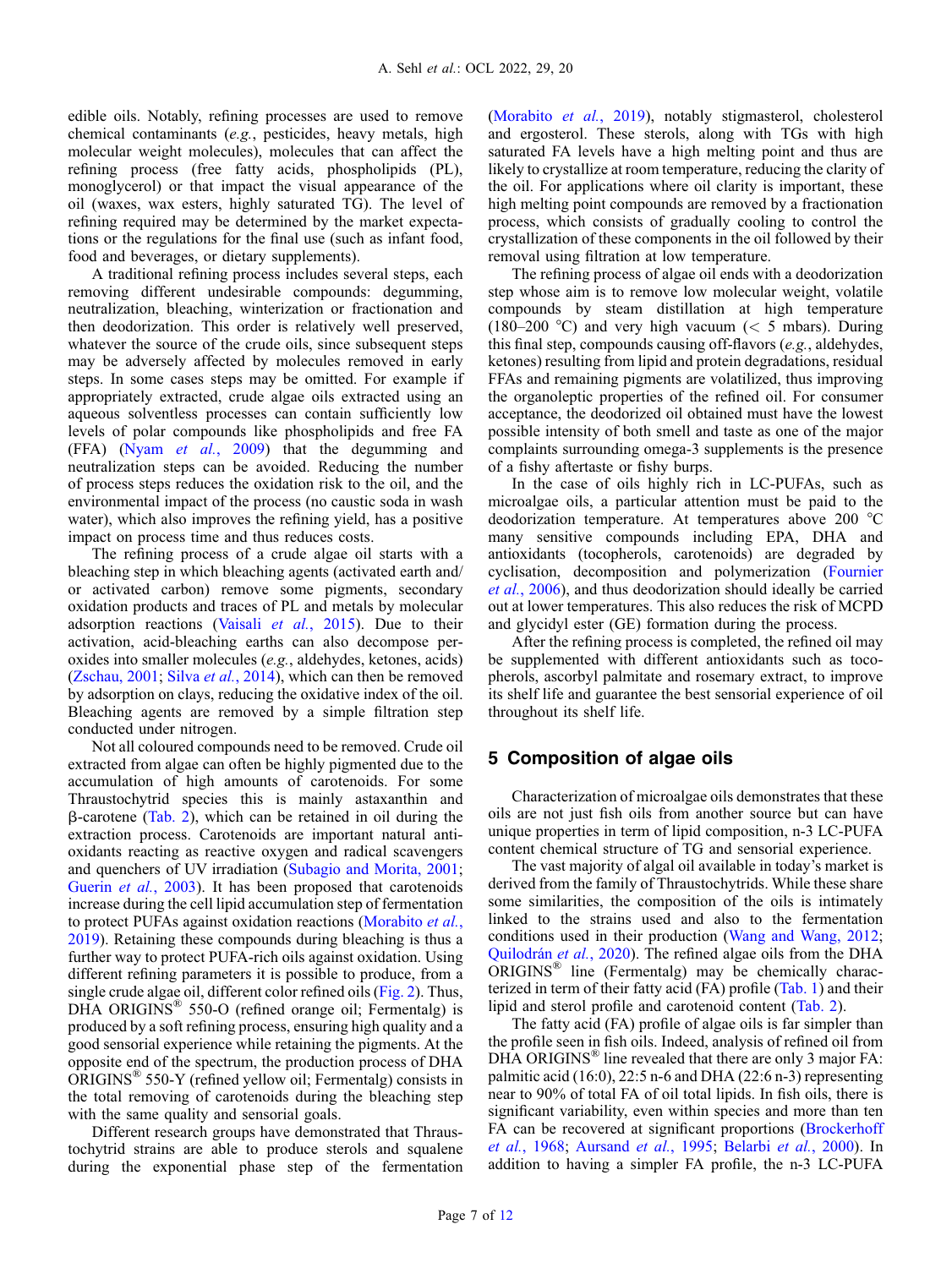|                               | DHA ORIGINS®<br>$550-o$ | DHA ORIGINS®<br>550-Y |
|-------------------------------|-------------------------|-----------------------|
| <i>Fatty acid profile (%)</i> |                         |                       |
| 16:0                          | 12.2                    | 11.8                  |
| 18:0                          | 0.5                     | 0.8                   |
| $18:1$ n-9                    | 2.7                     | 4.0                   |
| $18:2$ n-6                    | 0.6                     | 0.7                   |
| $18:3$ n-3                    | 0.2                     | 0.3                   |
| $20:4$ n-3                    | 0.7                     | 0.7                   |
| $20:4$ n-6                    | 0.1                     | 0.2                   |
| $20:5$ n-3                    | 0.5                     | 0.6                   |
| $22:5$ n-6                    | 14.1                    | 13.3                  |
| $22:6$ n-3                    | 64.8                    | 63.3                  |
| Fatty acid quantification     |                         |                       |
| $(mg/g \text{ as } FA)$       |                         |                       |
| $20:5$ n-3                    | 4.2                     | 5.4                   |
| $22:6$ n-3                    | 597.0                   | 596.5                 |

<span id="page-7-0"></span>

|                                                                    | <b>Table 1.</b> Main fatty acid profile (%) of two representative batches of |
|--------------------------------------------------------------------|------------------------------------------------------------------------------|
| refined oils from DHA ORIGINS <sup>®</sup> 550 range (Fermentalg). |                                                                              |

DHA ORIGINS<sup>®</sup> 550-O is produced using a soft-refining process resulting in the retention of carotenoids. DHA ORIGINS<sup>®</sup> 550-Y is produced using a refining process that removes all the pigments from the crude oil.

**Table 2.** Lipid and sterol profile  $(\%)$ , sterol content  $(g/\text{kg of oil})$  and carotenoid content (mg/ kg) of two representative batches of refined oils from DHA ORIGINS® 550 range (Fermentalg).

|                            | DHA ORIGINS <sup>®</sup><br>$550-o$ | DHA ORIGINS <sup>®</sup><br>550-Y |
|----------------------------|-------------------------------------|-----------------------------------|
| Lipid profile $(\%)$       |                                     |                                   |
| Sterol esters              | < 0.1                               | < 0.1                             |
| Free sterols               | 0.8                                 | 0.6                               |
| Triglycerides              | 99.0                                | 99.1                              |
| Free fatty acids           | < 0.1                               | < 0.1                             |
| Diglycerides               | 0.2                                 | 0.3                               |
| Monoglycerides             | < 0.1                               | < 0.1                             |
| Sterols content (g/kg oil) | 7.9                                 | 7.7                               |
| Sterol profile (%)         |                                     |                                   |
| Cholesterol                | 42.2                                | 52.6                              |
| Ergostadienol              | 2.7                                 | 4.2                               |
| δ-7-cholesterol            | 2.1                                 | 1.9                               |
| Ergosterol                 | 5.2                                 | 3.5                               |
| Stigmasterol               | 2.3                                 | 10.3                              |
| Stigmastadienol            | 37.8                                | 21.9                              |
| Stigmastenol               | 7.7                                 | 5.6                               |
| Carotenoid content (mg/kg) |                                     |                                   |
| Astaxanthine               | 8.0                                 | 0.0                               |
| β-carotene                 | 4.0                                 | 0.0                               |

DHA ORIGINS<sup>®</sup> 550-O is produced using a soft-refining process resulting in the retention of carotenoids. DHA ORIGINS<sup>®</sup> 550-Y is produced using a refining process that removes all the pigments from the crude oil.



Fig. 2. Crude and refined oils from DHA ORIGINS® 550 range (Fermentalg). From a single crude oil, different refined oils in term of color could be obtained. (a) crude algal oil; (b) refined orange oil (DHA ORIGINS® 550-O); (c) refined decoloured oil (DHA ORIGINS® 550-Y).

Table 3. Molecular TG species (%) and main fatty acid positions on the glycerol backbone of a representative batch of DHA ORIGINS<sup>®</sup> 550-Y oil.

| TG species                           | Refined oil |
|--------------------------------------|-------------|
| 22:6/14:0/14:0                       | 1.0         |
| $22:6/14:0/16:0$ or $22:6/16:0/14:0$ | 3.1         |
| 22:6/16:0/16:0                       | 19.4        |
| $22:6/16:0/18:0$ or $22:6/18:2/16:0$ | 1.9         |
| 22:6/16:0/20:5                       | 3.9         |
| 22:6/16:0/20:4                       | 3.1         |
| 22.6/16.0/22.6                       | 32.9        |
| 22:6/22:6/22:6                       | 16.6        |
| 22:6/22:5/22:6                       | 18.1        |

TG species were analyzed by thin layer chromatography and mass spectrometry. Data represented fatty acids esterified in the sn-1/sn-2/ sn-3 positions on the glycerol backbone.

concentration, notably DHA, is generally much higher than LC-PUFA levels of fish oil. High levels of LC-PUFA in a small volume of oil are far more acceptable to the consumer, and many fish oil supplements on the market are transformed through chemical and physical concentration steps to reduce the amount of oil needed for a meaningful dose. This is unnecessary for most microalgae oils, which can naturally reach very high levels of DHA.

TG molecules from DHA ORIGINS® 55O-Y oil were analyzed by mass spectrometry to determine the main FA positions on the glycerol backbone and molecular species (Tab. 3). All TG species had at least one DHA molecule at the external (sn-1/3) position of the glycerol backbone. Nearly 77% of TG species have one molecule of DHA (mono-DHA), 21% have two DHA (di-DHA) and 1% three DHA (tri-DHA). The latter represents the only TG species with DHA at the internal (sn-2) position of the glycerol backbone. This TG profile is closer to that observed in marine mammalian oils, like seal or whale oils, in which DHA is exclusively located at the sn-1/3 positions. In fish oils, nearly 50% of DHA is located at the sn-2 position ([Brockerhoff](#page-10-0) et al., 1968; [Aursand](#page-9-0) et al., [1995](#page-9-0)).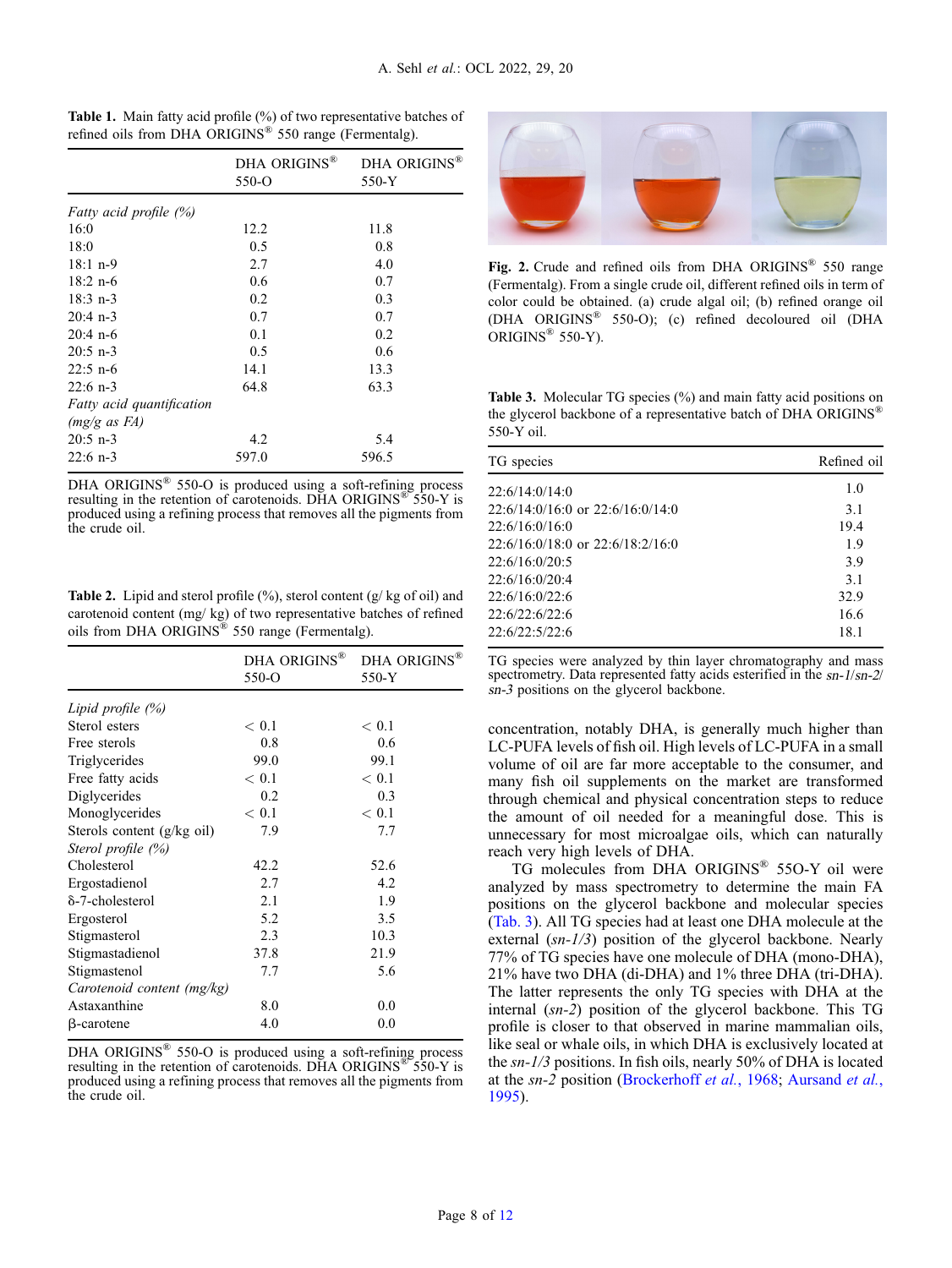<span id="page-8-0"></span>

Fig. 3. Dietary TG DHA position impact on lymph TG DHA position. After gastro-intestinal digestion and absorption, DHA is incorporated into TG in enterocytes during re-synthesis of lipids. Neo-synthesized lipids are compacted with PL and proteins to form chylomicrons which are then exported to the lymph stream. When DHA is provided by fish oil (DHA mainly at the  $sn-2$  position), DHA is equally distributed between the 3 positions in lymph TG. However, when DHA is supplied from a marine mammal oil (DHA exclusively at the  $sn-1/3$  positions), its position is mainly preserved so that DHA remains at sn-1/3 position of lymph TG.

While "lipids" may include polar lipids such as phospholipids, what consumers recognize as "oil" is mainly composed of TG (generally  $> 95\%$  for refined products). Free sterols and diglycerides often represent less than 1% of the oil volume in a refined product. Interestingly, in Thraustochytrid oils, the sterol profile contains compounds traditionally associated with both animal and vegetable sources [\(Bai](#page-10-0) et al.[, 2021](#page-10-0)). Indeed, the major sterol is often cholesterol (animal), but more than 50% of total free sterol of algae oils is composed of phytosterols (plant). Nonetheless, the profile is dominated by only a few types; cholesterol, stigmastadienol and stigmastatrienol make up more than 70% of total sterols ([Wang and Wang, 2012;](#page-11-0) [Tab. 2](#page-7-0)).

## 6 What about the bioavailability of microalgal n-3 LC PUFA?

Most of the work to date studying the ingestion and uptake of n-3 LC PUFA has been performed with fish oils. There remains some uncertainty if these results can be directly transposed to microalgal oils given the slight differences in physicochemical composition between the two sources. Comparison between polar lipid forms from photosynthetic algae and fish oils in triglyceride form is complex due to the potential differences in their ability to emulsify in the gastrointestinal tract, and differences in uptake measurement.

Nonetheless, several studies have looked specifically at microalgal n-3 LC-PUFA in oil form and have demonstrated that PUFA are both taken up and have beneficial effects in the body (Lane *et al.*[, 2014;](#page-10-0) Li *et al.*[, 2021\)](#page-10-0); intake of microalgal DHA (0.2–1.0 g/day) over 4 weeks resulted in a dosedependent increase in the DHA content of plasma and erythrocyte lipids, and reduced ARA levels in the same tissues ([Arterburn](#page-9-0) et al., 2007). Likewise, consumption of 0.94 to 1.5 g microalgal DHA/day over 4 to 8 weeks doubled plasma DHA content and reduced plasma TG by 14 to 23% at the end of the studies [\(Geppert](#page-10-0) *et al.*, 2006; [Sanders](#page-11-0) *et al.*, [2006](#page-11-0)), with best effects in patients with the highest triglyceridemia [\(Geppert](#page-10-0) et al., 2006). These data have been supported by a study conducted with hypertriglyceridemic subjects who had taken 2.4 g of microalgal DHA/day for 14 weeks. Doubled plasmatic DHA level was detected associated with an improvement of cardiovascular risk factor because of the plasmatic TG and LDL-C reduction [\(Maki](#page-11-0) et al., [2014](#page-11-0)). However, no differences were observed in comparison to the group supplemented with fish oil. All these studies seem to demonstrate that bioavailability of DHA from algae oil is at least equal to that from fish oil.

Nevertheless, among factors influencing the bioavailability of FA, the chemical structure of dietary TG is of particular significance. It has been previously demonstrated that the DHA position in dietary TG directly influences its bioaccessibility  $(i.e.,$  digestion and intestinal absorption), which is the first stage of systemic bioavailability ([Chernenko](#page-10-0) et al., 1989; [Christensen and Høy, 1996;](#page-10-0) [Yoshida](#page-11-0) et al., 1996; [Porsgaard](#page-11-0) [and Høy, 2000\)](#page-11-0). Other studies have indicated that the position could also influence the tissues in which the DHA is finally incorporated [\(Sehl, 2019\)](#page-11-0).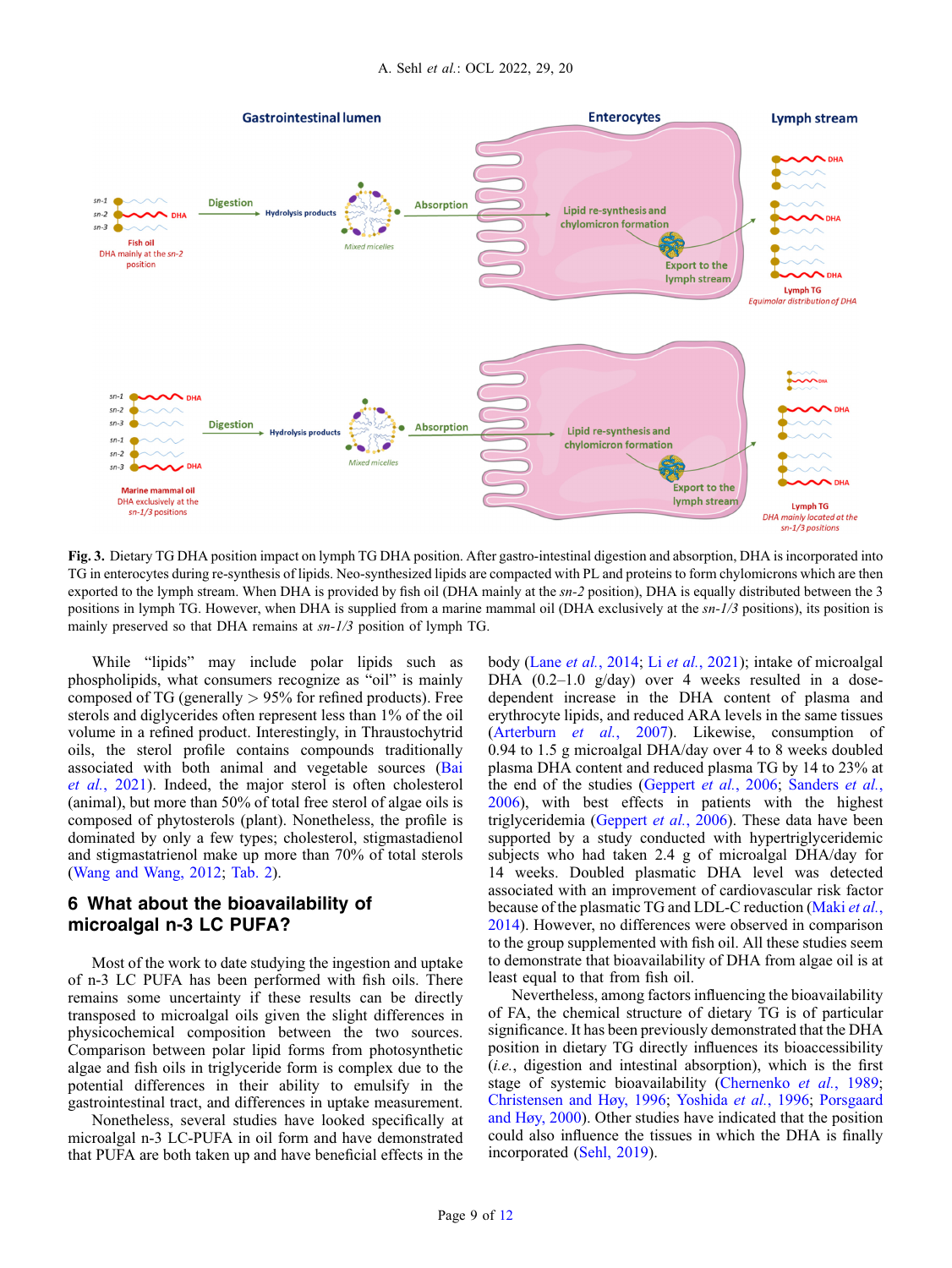<span id="page-9-0"></span>In vitro studies have demonstrated that increased levels of EPA and DHA in the  $sn-1/3$  positions of TG reduced pancreatic lipase activity due to a steric hindrance [\(Bottino](#page-10-0) et al., 1967; Akanbi et al., 2014). These preliminary results suggested that oils with DHA at the sn-1/3 positions of TG could theoretically be less digestible than fish oils. However, in vivo studies conducted in rats using seal and whale oils vs. fish oils have shown that DHA digestion and intestinal absorption were only minimally influenced by the differences in chemical structure between these food sources.

DHA position in the glycerol backbone of dietary TG has an important influence on lipid synthesis occurring in enterocytes after intestinal absorption. In rats fed with seal or whale oils (DHA exclusively at the sn-1/3 positions), these positions were conserved in the triglycerides of chylomicrons leading to the synthesis of lymph TG with DHA also mainly located at the sn-1/3 positions [\(Christensen and Høy, 1996](#page-10-0)). In fish oil groups, where DHA is primarily found in the sn-2 position, DHA appears to have been redistributed in chylomicron TG and only 30% of DHA was detected at the sn-2 position in lymph. ([Fig. 3](#page-8-0)). It has been proposed that DHA position in chylomicron TG directly impacts its metabolic fate (Ackman, 1988): DHA at the sn-2 position would go to the liver whereas DHA at the sn-1/3 position could be a source for extra-hepatic tissues like brain and retina. In this regard, dietary sources of DHA (algae oil vs. fish oil) could influence its metabolic fate and eventual incorporation into tissues where DHA is of structural importance [\(Sehl, 2019\)](#page-11-0).

Despite these interesting indicators, further studies are still needed to better understand the impact of DHA position in the glycerol backbone on its bioavailability and use in the body. Particularly, it would be of great interest to study how fermentation conditions could influence the DHA position in TG, how its position in TG impacts its use within the body and thus how this could be used to target DHA to different tissues. This study would allow to better target the therapeutic effects of DHA by driving its tissue accretion.

## 7 Can microalgae oils help increase n-3 LC-PUFA uptake?

EPA and DHA are conditionally essential fatty acids; and while conversion of plant-derived ALA into EPA and DHA in the liver occurs, it does so at too low a rate to supply physiological requirements for n-3 LC-PUFA. To maintain a healthy level, n-3 LC-PUFA must be directly supplied by the diet, which today is mainly sourced from fatty fish (e.g., salmon, tuna, sardine, mackerel).

There are many barriers to increasing uptake, with sustainability, a dislike for fish or fish-taste (either personal or ethical) and ease of access being amongst the front runners.

Vegetarians and vegans, who do not eat fish generally cannot meet their recommended intake of EPA and DHA as revealed by lower plasmatic status of n-3 LC-PUFA in comparison to omnivores ([Rosell](#page-11-0) et al., 2005; [Saunders](#page-11-0) et al., [2013](#page-11-0); [Harris, 2014](#page-10-0)). Since microalgae are non-animal, and in some cases are considered by the public as microscopic plants, these oils offer an excellent alternative to traditional fish oils. In this context, vegetarians and vegans, especially specific populations with increased requirements such as pregnant and nursing women, can enjoy the n-3 LC-PUFA health benefits in accordance with their ethical standards.

Thanks to the degree of protection, which can be provided during the extraction and refining process, and in contrast to fish oils, refined microalgae oils are generally not exposed to significant oxidation prior to consumption. They are thus not characterized by marine smell and taste notes (often described as fishy or painty) and instead have more vegetable and nutty notes. Microalgae oils overcome classical objections based on the fishiness of other omega-3 sources. Their superior organoleptic properties provide an opportunity for expanded incorporation into food applications and thus increased consumption amongst a wider public. While prices for microbial oils remain higher than fish oils, technological improvements, increased volumes of production and increases in the n-3 LC PUFA content of microbial oils are working to drive the price per kg of omega-3s down and as the availability of fish oils becomes more limited the gap is closing fast.

Microbial sources of n-3 LC PUFA thus provide a real opportunity for increasing uptake and helping to address the nutritional needs of the population.

Acknowledgements. Data in [Table 3](#page-7-0) was generated during the project Trans'alg, a PSPC program funded by BPIFrance. The authors warmly thank Xavier Pages, Jean-David Leao and Valérie Duflot for providing the opportunity to write about the interest of microalgae oils for the provision of n-3 LC-PUFA in the OCL journal.

## Conflict of interest

Anthony Sehl, Emma Caderby, Sammy Bouhouda, Hywel Griffiths and Sonia Da Rocha Gomes are employees of Fermentalg.

## References

- Ackman RG. 1988. Some possible effects on lipid biochemistry of differences in the distribution on glycerol of long-chain n-3 fatty acids in the fats of marine fish and marine mammals. Atherosclerosis 70: 171–173.
- Akanbi TO, Sinclair AJ, Barrow CJ. 2014. Pancreatic lipase selectively hydrolyses DPA over EPA and DHA due to location of double bonds in the fatty acid rather than regioselectivity. Food Chem 160: 61–66.
- Arterburn LM, Hall EB, Oken H. 2006. Distribution, interconversion, and dose response of n-3 fatty acids in humans. Am J Clin Nutr 83: 1467S–1476S.
- Arterburn LM, Oken HA, Hoffman JP. 2007. Bioequivalence of docosahexaenoic acid from different algal oils in capsules and in a DHA-fortified food. Lipids 42: 1011–1024.
- Astorg P-O, Bougnoux P, Calvarin J. 2011. Actualisation des apports nutritionnels conseillés pour les acides gras – Version intégrant les modifications apportés par l'erratum du 28 juillet 2011.
- Aursand M, Jørgensen L, Grasdalen H. 1995. Positional distribution of  $\omega$ 3 fatty acids in marine lipid triacylglycerols by highresolution 13C nuclear magnetic resonance spectroscopy. J Am Oil Chem Soc 72: 293–297.
- Avis et rapport de l'Anses sur la troisième étude individuelle nationale des consommations alimentaires – INCA 3 (Rapport d'expertise collective No. Saisine 2014-SA-0234). 2017. Paris : ANSES.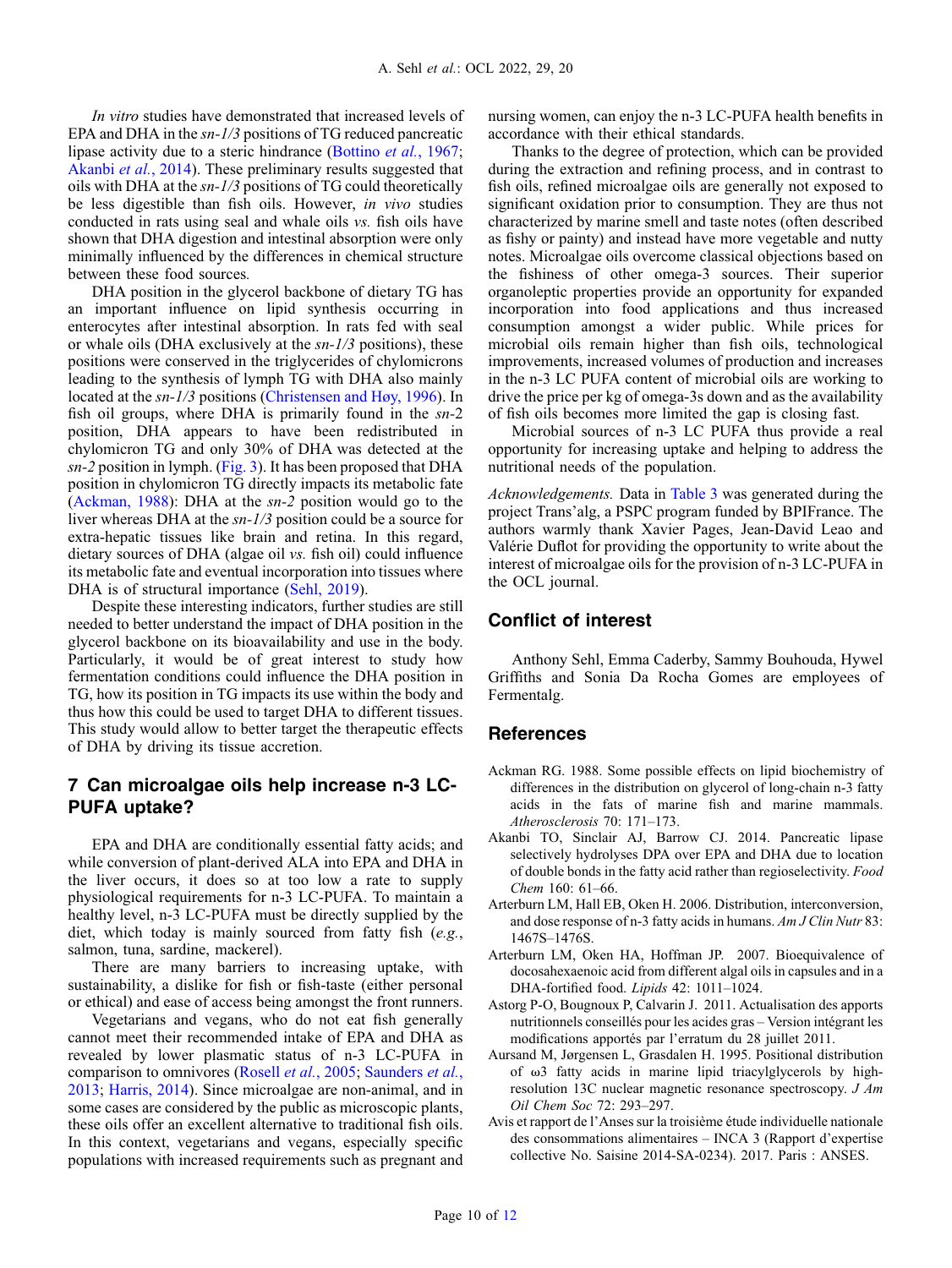- <span id="page-10-0"></span>Bai G, Ma C, Chen X. 2021. Phytosterols in edible oil: Distribution, analysis and variation during processing. Grain Oil Sci Technol 4: 33–44.
- Bardeau T, Savoire R, Cansell M, Subra-Paternault P. 2015. Recovery of oils from press cakes by CO2-based technology. OCL 22: D<sub>403</sub>.
- Belarbi EH, Molina E, Chisti Y. 2000. A process for high yield and scaleable recovery of high purity eicosapentaenoic acid esters from microalgae and fish oil. Enzyme Microb Technol 26: 516– 529.
- Blanchard H, Pédrono F, Boulier-Monthéan N, Catheline D, Rioux V, Legrand P. 2013. Comparative effects of well-balanced diets enriched in  $\alpha$ -linolenic or linoleic acids on LC-PUFA metabolism in rat tissues. Prostaglandins Leukot Essent Fatty Acids 88: 383– 389.
- Bottino NR, Vandenburg GA, Reiser R. 1967. Resistance of certain long-chain polyunsaturated fatty acids of marine oils to pancreatic lipase hydrolysis. Lipids 2: 489–493.
- Brockerhoff H, Hoyle RJ, Hwang PC, Litchfield C. 1968. Positional distribution of fatty acids in depot triglycerides of aquatic animals. Lipids 3: 24–29.
- Burdge GC, Wootton SA. 2002. Conversion of alpha-linolenic acid to eicosapentaenoic, docosapentaenoic and docosahexaenoic acids in young women. Br J Nutr 88: 411–420.
- Calder PC. 2017. Omega-3 fatty acids and inflammatory processes: from molecules to man. Biochem Soc Trans 45: 1105-1115.
- Catchpole OJ, Tallon S, Dyer PJ. 2012. Integrated supercritical fluid extraction and bioprocessing. Am J Biochem Biotechnol 8: 263– 287.
- Chang G, Luo Z, Gu S, Wu Q, Chang M, Wang X. 2013. Fatty acid shifts and metabolic activity changes of Schizochytrium sp. S31 cultured on glycerol. Bioresour Technol 142: 255–260.
- Chen W, Zhou P, Zhu Y. 2016. Improvement in the docosahexaenoic acid production of Schizochytrium sp. S056 by replacement of sea salt. Bioprocess Biosyst Eng 39: 315–321.
- Chernenko GA, Barrowman JA, Kean KT, Herzberg GR, Keough KM. 1989. Intestinal absorption and lymphatic transport of fish oil (MaxEPA) in the rat. Biochim Biophys Acta 1004: 95–102.
- Christensen MS, Høy CE. 1996. Effects of dietary triacylglycerol structure on triacylglycerols of resultant chylomicrons from fish oil- and seal oil-fed rats. Lipids 31: 341–344.
- De Swaaf ME, Sijtsma L, Pronk JT. 2003. High-cell-density fed-batch cultivation of the docosahexaenoic acid producing marine alga Crypthecodinium cohnii. Biotechnol Bioeng 81: 666–672.
- Doughman SD, Krupanidhi S, Sanjeevi CB. 2007. Omega-3 fatty acids for nutrition and medicine: considering microalgae oil as a vegetarian source of EPA and DHA. Curr Diabetes Rev 3: 198– 203.
- Dubuisson C, Carrillo S, Dufour A, Havard S, Pinard P, Volatier J-L. 2017. The French dietary survey on the general population (INCA3) – French Agency on Food, Environmental and Occupational Health and Safety (ANSES) (External scientific report No. EFSA-Q-2011-01277). European Food Safety Authority.
- Dvoretsky D, Dvoretsky S, Temnov M, Akulinin E, Peshkova E. 2016. Enhanced lipid extraction from microalgae Chlorella vulgaris – Biomass: experiments, modelling, optimization. Chem Eng Trans 49: 175–180.
- Dyall SC, Michael-Titus AT. 2008. Neurological benefits of omega-3 fatty acids. NeuroMol Med 10: 219–235.
- Dyerberg J, Bang HO, Hjorne N. 1975. Fatty acid composition of the plasma lipids in Greenland Eskimos. Am J Clin Nutr 28: 958–966.
- Fan K-W, Jiang Y, Faan Y-W, Chen F. 2007. Lipid characterization of mangrove thraustochytrid  $-$  Schizochytrium mangrovei. J Agric Food Chem 55: 2906–2910.
- Fournier V, Destaillats F, Juanéda P. 2006. Thermal degradation of long-chain polyunsaturated fatty acids during deodorization of fish oil. Eur J Lipid Sci Technol 108: 33-42.
- Frankel EN, Satué-Gracia T, Meyer AS, German JB. 2002. Oxidative stability of fish and algae oils containing long-chain polyunsaturated fatty acids in bulk and in oil-in-water emulsions. J Agric Food Chem 50: 2094–2099.
- Geppert J, Kraft V, Demmelmair H, Koletzko B. 2006. Microalgal docosahexaenoic acid decreases plasma triacylglycerol in normolipidaemic vegetarians: a randomised trial. Br J Nutr 95: 779–786.
- GOED Omega-3. 2020. 2020 Global EPA and DHA Omega-3 Ingredient MArket Report – 2018 and 2019 data and forecasts through 2022.
- Guerin M, Huntley ME, Olaizola M. 2003. Haematococcus astaxanthin: applications for human health and nutrition. Trends Biotechnol 21: 210–216.
- Halim R, Harun R, Danquah MK, Webley PA. 2012. Microalgal cell disruption for biofuel development. Appl Energy 91: 116–121.
- Harris WS. 2014. Achieving optimal n-3 fatty acid status: the vegetarian's challenge... or not. Am J Clin Nutr 100(Suppl 1): 449S–52S.
- Harwood JL, Guschina IA. 2009. The versatility of algae and their lipid metabolism. Biochimie 91: 679–684.
- Herrero M, Cifuentes A, Ibañez E. 2006. Sub- and supercritical fluid extraction of functional ingredients from different natural sources: Plants, food-by-products, algae and microalgae: A review. Food Chem 98: 136–148.
- Hu F, Clevenger AL, Zheng P, Huang Q, Wang Z. 2020. Lowtemperature effects on docosahexaenoic acid biosynthesis in Schizochytrium sp. TIO01 and its proposed underlying mechanism. Biotechnol Biofuels 13: 172.
- Huo S, Wang Z, Cui F, Zou B, Zhao P, Yuan Z. 2015. Enzyme-assisted extraction of oil from wet microalgae Scenedesmus sp. G4. Energies 8: 8165–8174.
- Jacobsen C. 2010. Challenges when developing omega-3 enriched foods. OCL 17: 251–258.
- Kang JX. 2011. Omega-3: a link between global climate change and human health. Biotechnol Adv 29: 388–390.
- Lane K, Derbyshire E, Li W, Brennan C. 2014. Bioavailability and potential uses of vegetarian sources of omega-3 fatty acids: a review of the literature. Crit Rev Food Sci Nutr 54: 572–579.
- Lardon L, Hélias A, Sialve B, Steyer J-P, Bernard O. 2009. Life-cycle assessment of biodiesel production from microalgae. Environ Sci Technol 43: 6475–6481.
- Lenihan-Geels G, Bishop KS, Ferguson LR. 2013. Alternative sources of omega-3 fats: can we find a sustainable substitute for fish? Nutrients 5: 1301–1315.
- Leyland B, Leu S, Boussiba S. 2017. Are Thraustochytrids algae? Fungal Biol 121: 835–840.
- Li J, Pora BLR, Dong K, Hasjim J. 2021. Health benefits of docosahexaenoic acid and its bioavailability: A review. Food Sci Nutr 9: 5229–5243.
- Liang K, Zhang Q, Cong W. 2012. Enzyme-assisted aqueous extraction of lipid from microalgae. J Agric Food Chem 60: 11771–11776.
- Lin Y, Xie X, Yuan B. 2018. Optimization of enzymatic cell disruption for improving lipid extraction from Schizochytrium sp. through response surface methodology. J Oleo Sci 67: 215–224.